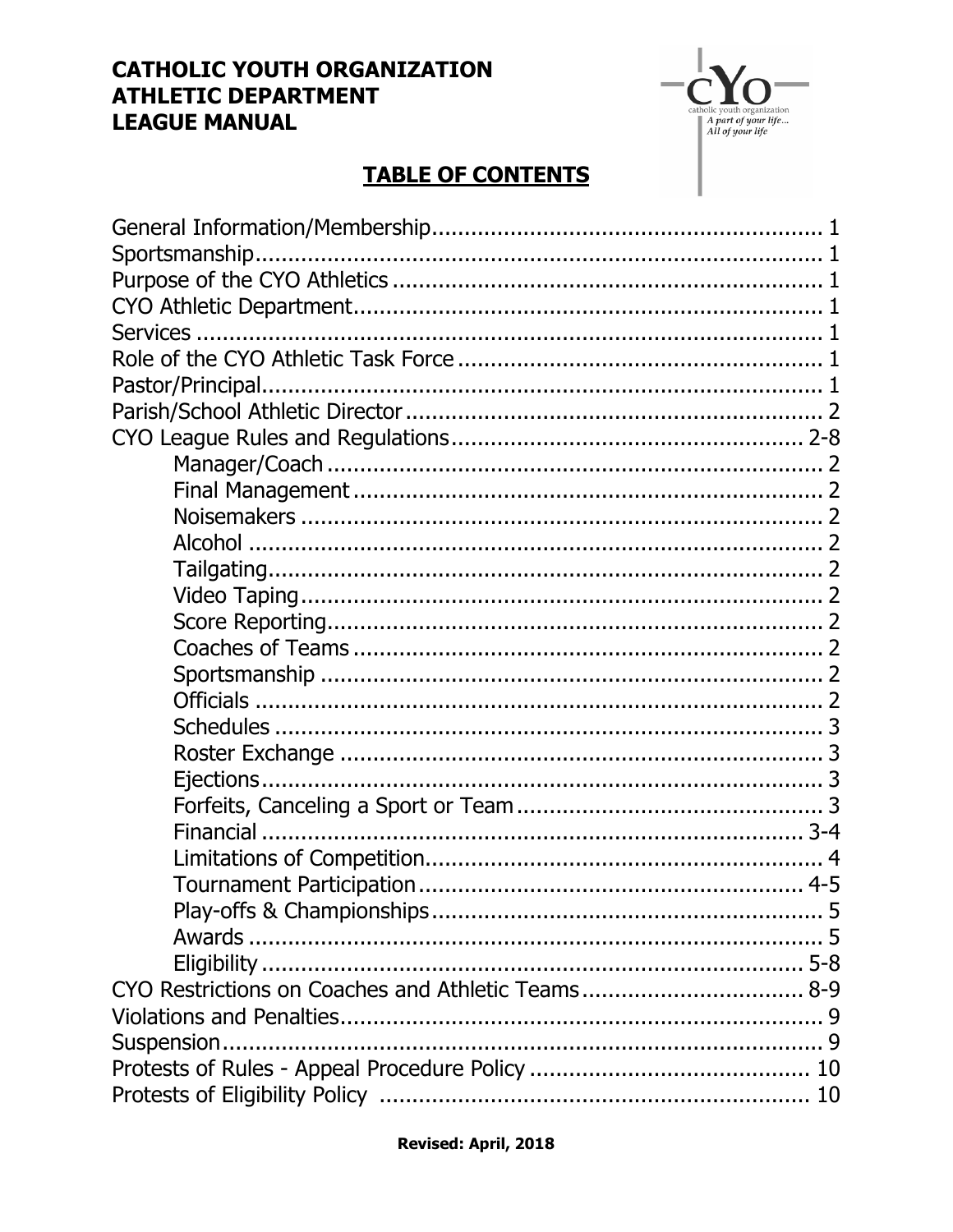## **CATHOLIC YOUTH ORGANIZATION ATHLETIC DEPARTMENT LEAGUE MANUAL**

#### **GENERAL INFORMATION/MEMBERSHIP**

All Catholic Parishes or Catholic Elementary Schools/Academies within the Archdiocese of Detroit have the opportunity to be members of the Catholic Youth Organization (CYO). Members remain in good standing, providing they abide by the rules and regulations set forth by the CYO.

## **SPORTSMANSHIP**

An act of conducting oneself in a true Christian manner regardless of any and all extenuating circumstances. The Parish/School will be held responsible for the behavior of its coaches, students, participants, and spectators.

#### **PURPOSE OF THE CYO ATHLETICS**

- 1. To re-affirm and expand our commitment and involvement in the promotion of quality athletics for all of our member Parishes/Schools in the Archdiocese of Detroit.
- 2. To regulate competition among member Parishes/Schools in the Archdiocese of Detroit.
- 3. To provide opportunities for participation and competition based on the education and physical well-being of all participants.
- 4. To insure a fair and equal opportunity for all member Parishes/Schools in the Archdiocese of Detroit and their participants to experience positive opportunities in athletics.
- 5. To promote safety, crowd control, sportsmanship and sports education.

## **CYO ATHLETIC DEPARTMENT**

The CYO Athletic Department shall be in control of all athletic contests and events. The CYO Athletic Department shall have full authority to enforce and interpret all rules and regulations. The final decision on all matters not covered in the CYO league manual shall be decided by the CYO Athletic Department.

#### **SERVICES**

Services provided to the members of the CYO:

- 1. Athletic programs are coordinated and implemented through the CYO Athletic Department. The CYO Athletic Department is under the supervision of the CYO Executive Director.
- 2. To assist Parishes/Schools in the Archdiocese of Detroit in planning and developing athletic programs by:
	- a. Building levels of competition.
	- b. Scheduling of league and assisting with non-league scheduling.
	- c. Contracting and assigning officials.
	- d. Assisting in obtaining athletic sites.
	- e. Promotion and management of play-offs and championship events.
	- f. In-service/education of coaches and athletic directors.

## **ROLE OF THE CYO ATHLETIC TASK FORCE**

- 1. Maintain the promotion of Christian values, fair play, sportsmanship, and leadership consistent with the vision of the agency.
- 2. Seek the greatest good for the greatest number so as to ensure that competition is conducted in a sportsmanlike atmosphere.
- 3. Provide advice and support to staff in the achievement of objectives.

## **PASTOR/PRINCIPAL**

The Pastor is the chief authority of their respective Parish/School and is directly responsible for the athletic program. The Pastor may designate the Principal as chief authority. It is the duty of the Pastor/Principal to derive from the athletic program a full measure of educational value in developing good sportsmanship.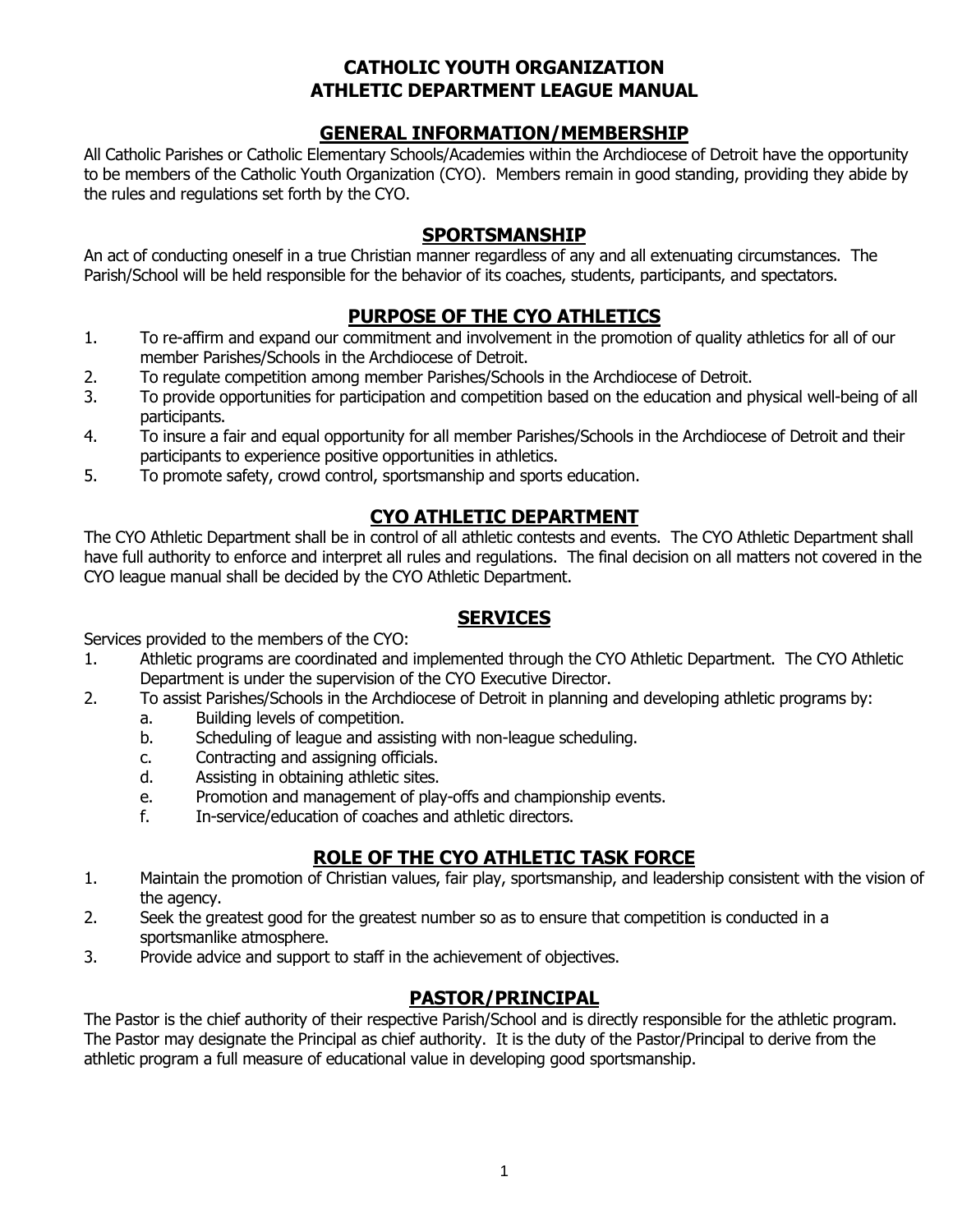## **PARISH/SCHOOL ATHLETIC DIRECTOR**

The Parish/School Athletic Director is the official representative of the Parish/School activities. The Athletic Director represents the Parish/School coaching staff and athletes, implements and carries out the policy of administrating the Parish/School athletic program. The Athletic Director has the responsibility to conduct the Parish/School's athletic programs in accordance with league regulations. Athletic Directors are **REQUIRED** to attend scheduled meetings called by the CYO Athletic Department; repeated absence could result in progressive penalties. In compliance with the Archdiocese of Detroit's Safe Environment program, Athletic Directors are **REQUIRED** to attend a Protecting God's Children session. Parishes/Schools will collect and file the Protecting God's Children certificate of completion.

## **CYO LEAGUE RULES AND REGULATIONS**

These rules and regulations apply to all member Parishes/Schools in the Archdiocese of Detroit for both boys and girls athletic competition. Parishes/Schools that sponsor teams voluntarily accept as binding all rules and regulations.

- **1. Manager/Coach/Assistants** of teams are responsible to the CYO Athletic Department, Pastor, Principal, and Athletic Director.
- **2. Final Management** is under the direction of the CYO.
- **3. Noisemakers** are prohibited at all indoor CYO sporting events. Noisemakers include, but are not limited to: megaphones, thundersticks, cowbells, sirens, clackers, cans/bottles with marbles, rocks or coins inside, and other various creative devices.
- **4. Alcohol** is prohibited at any CYO events.
- **5. Tailgating** is prohibited at any CYO events.
- **6. Video Taping** Parishes/Schools not in an event or contest may **NOT** film or videotape other member Parishes/Schools contests/events.
- **7. Score Reporting** By Monday morning each Parish/School must send in the results of all CYO home games from the previous week regardless if you won or lost by mailing, faxing or emailing the CYO Weekly Home Game Score Report Sheet to:

| <b>CYO Athletics</b> |           | 313-963-9791 |    |                          |
|----------------------|-----------|--------------|----|--------------------------|
| 12 State Street      | <b>OR</b> | <b>OR</b>    | OR | athletics@cyodetroit.org |
| Detroit, MI 48226    |           | 313-963-7179 |    |                          |
|                      |           |              |    |                          |

It is the Athletic Directors responsibility to ensure that all CYO home game scores are being reported to the CYO Athletic Office.

#### **8. Coaches of Teams:**

- **A.** Head Coaches must be 18 years of age or older a person 18 years of age or older must be present at all activities (i.e. games, practices).
- **B.** Coaching staff members may be reprimanded, censored, placed on probation or suspended for violation of the rules and regulations or for poor sportsmanship, by the CYO Athletic Department.
- **C.** In compliance with the Archdiocese of Detroit's Safe Environment program, all coaches, managers and adult assistants are **REQUIRED** to attend a Protecting God's Children session. Parishes/Schools will collect and file the Protecting God's Children certificate of completion.

#### **9. Sportsmanship:**

- **A.** The Parish/School and its athletic staff will be held responsible for the behavior of its coaches, athletes and spectators. Principles of good sportsmanship and Christian values must be foremost in athletics.
- **B.** Teams **should not** run up a score in any sport at any level. In one-sided games, it is ethical that the team with the advantage use substitution, altered play and sportsmanlike conduct to avoid injury, embarrassment and harassment of members of competing teams.
- **C.** All athletes and parents/guardians should be informed of the specific expectations with regard to sportsmanship, conduct, and behavior.

#### **10. Officials:**

The CYO shall assign all officials for league home contests in all sports, unless there is no assignor for that sport, then home teams will have to obtain their own officials. The CYO will also assign all non-league officials, with advance request. Home teams will have the option of obtaining their own MHSAA registered officials for Baseball, Cross Country, Softball, Soccer, and Track. Home team pays officials no more or no less than the set CYO fees. In the event a contracted basketball official does not show up for a game, the home team shall compensate the official who works the game alone with additional monies totaling half  $(1/2)$  the fee. The CYO does not view game recordings to review officials' calls or interpretations of the rules.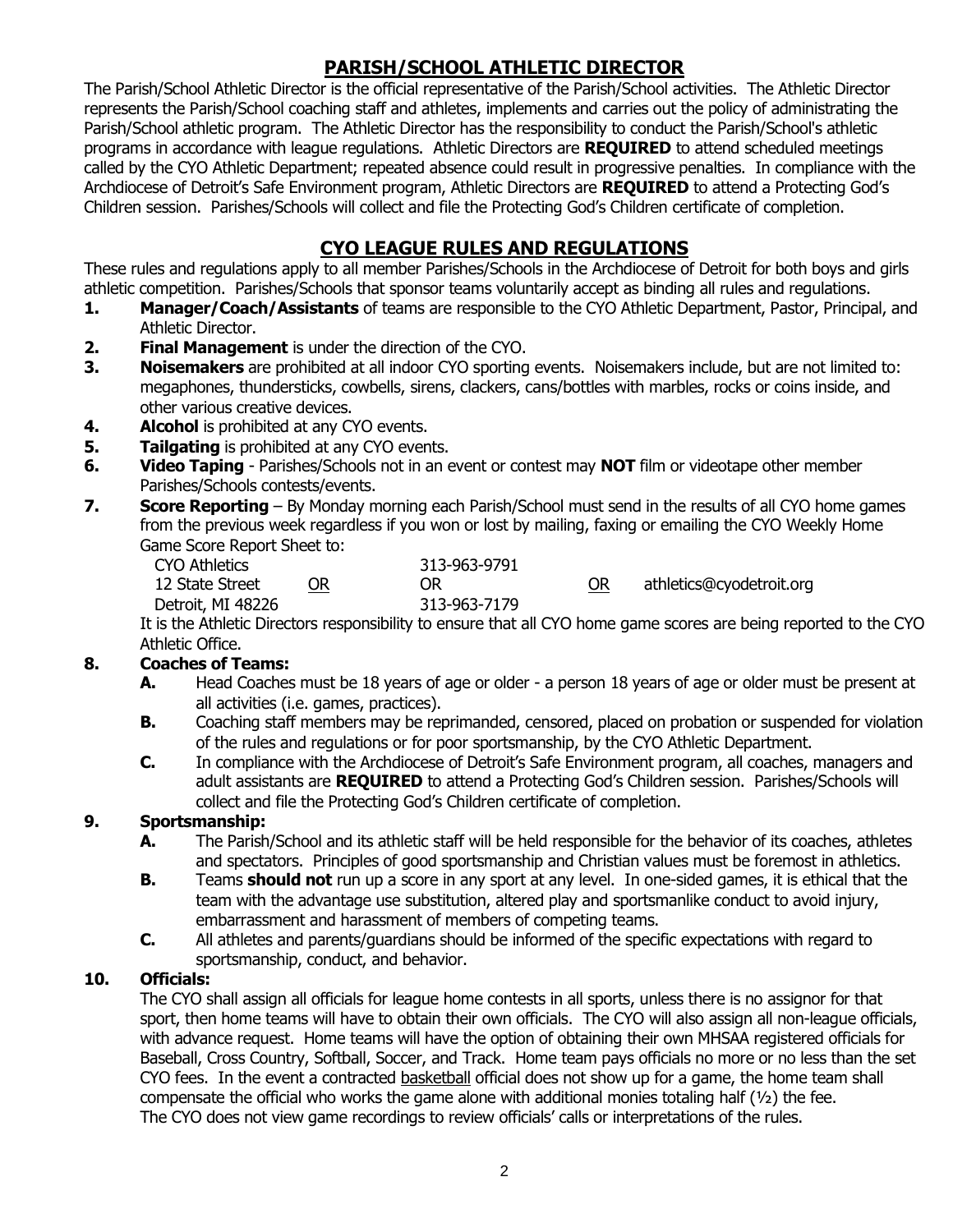## **11. Schedules:**

- **A.** Date, time, and site of league contests shall not be changed after the Final Schedule is printed without the approval of:
	- 1. CYO Athletic Department.
	- 2. Payment of previous contracted officials to the CYO Athletic Office.
	- 3. Approval of competing teams.
- **B.** Cancellations and/or changes can only be made 10 (ten) days or more prior to that scheduled contest unless it constitutes an emergency (i.e. weather, building conditions, school closing, etc.) All cancellations and/or changes must be approved by the CYO Athletic Department.
- **C.** Any Parish/School not completing the scheduled league contests and league commitments (Play-offs, Tournaments, Meets, Matches, League, Non-league, or Cross-overs), may not be eligible for League Play-offs, Meets, Matches, Division Championships, and awards; and may be suspended, in all sports, from league schedules for one (1) year, or assessed other penalties.
	- 1. Parishes/Schools in violation shall not be allowed to compete with member Parishes/Schools in good standing.
	- 2. This rule encompasses all boys and girls sports.
	- 3. The CYO Athletic Department may approve and grant cancellation when judged necessary.
- **D.** Check with your competing team one (1) week in advance to see if all necessary arrangements have been made for your contest: time, place, seating, admission, color of jerseys, parking, locker rooms, crowd control, security, etc.
- **E.** It is a violation of CYO regulations for a Parish/School to schedule a contest in an attempt to alter the "next contest or day of competition penalty" imposed for ejection. Questionable judgements to the published schedule shall be determined by the CYO Athletic Department.
- **F.** Sunday Morning Game Policy The CYO upholds the importance of worship and the responsibility of athletes to participate in Sunday liturgy. In order to further Catholic life and practice among athletes, the CYO will schedule games on Sunday after 12:00 p.m. with no exceptions.

#### **12. Roster Exchange**

Preceding ALL CYO Non-League/Crossover and/or League Contests in the following sports: Football, Soccer, Volleyball, Basketball, Baseball, Softball and Lacrosse, each team is **REQUIRED** to exchange rosters with the opposing team ten (10) minutes prior to the start of the game. This list should be prepared in numerical sequence indicating jersey number and name of each player. Any team that does not provide a roster to exchange with the opposing team will receive a forfeit loss for that contest.

#### **13. Ejections:**

Any player, coach or spectator ejected from one (1) game will serve a minimum mandatory suspension of at least one (1) game. Any player, coach or spectator receiving a second ( $2^{nd}$ ) ejection will serve a minimum mandatory suspension of at least two (2) games. The suspension will be served during the next regularly scheduled CYO game (including play-offs). Ejected athletes may attend the suspended game(s) in street clothes. Ejected adults are not permitted to attend suspended game(s). Parish/School Athletic Directors are responsible for monitoring ejection(s) and enforcing game suspension(s). Any player, coach or spectator receiving a third  $(3<sup>rd</sup>)$  ejection will serve a mandatory suspension for the rest of the season.

## **14. Forfeits, Canceling a Sport or Team:**

- **A.** Penalties for forfeits: A program once indicating participation in a sport, to the CYO Athletic Office, failing to fulfill any scheduled contests may be fined. In the event any Parish/School forfeits more than three (3) contests in one (1) year, that team may not be eligible to compete in league championships at that seasons end or on a league championship basis for one (1) year, in that sport.
- **B.** Parishes/Schools canceling a sport, after the preliminary schedules have been printed, shall forfeit any entry fee.
- **C.** When a team is dropped after alignments have been printed, the Pastor/Principal must sign and send a letter to the CYO Athletic Office stating the reason the team is discontinued. The Parish/School must also notify all opponents.

## **15. Financial:**

**A.** Passes: No passes will be honored, except the passes issued by the CYO Athletic Department. These league passes are to be honored at any game, either league or non-league and are to be used by the Coach/Pastor/Principal only.

**B.** Admission Maximum Fees: Students - \$2.00, Adults - \$3.00, Family - \$8.00

Children eight (8) and under are to be admitted FREE when accompanied by a parent. Members of the clergy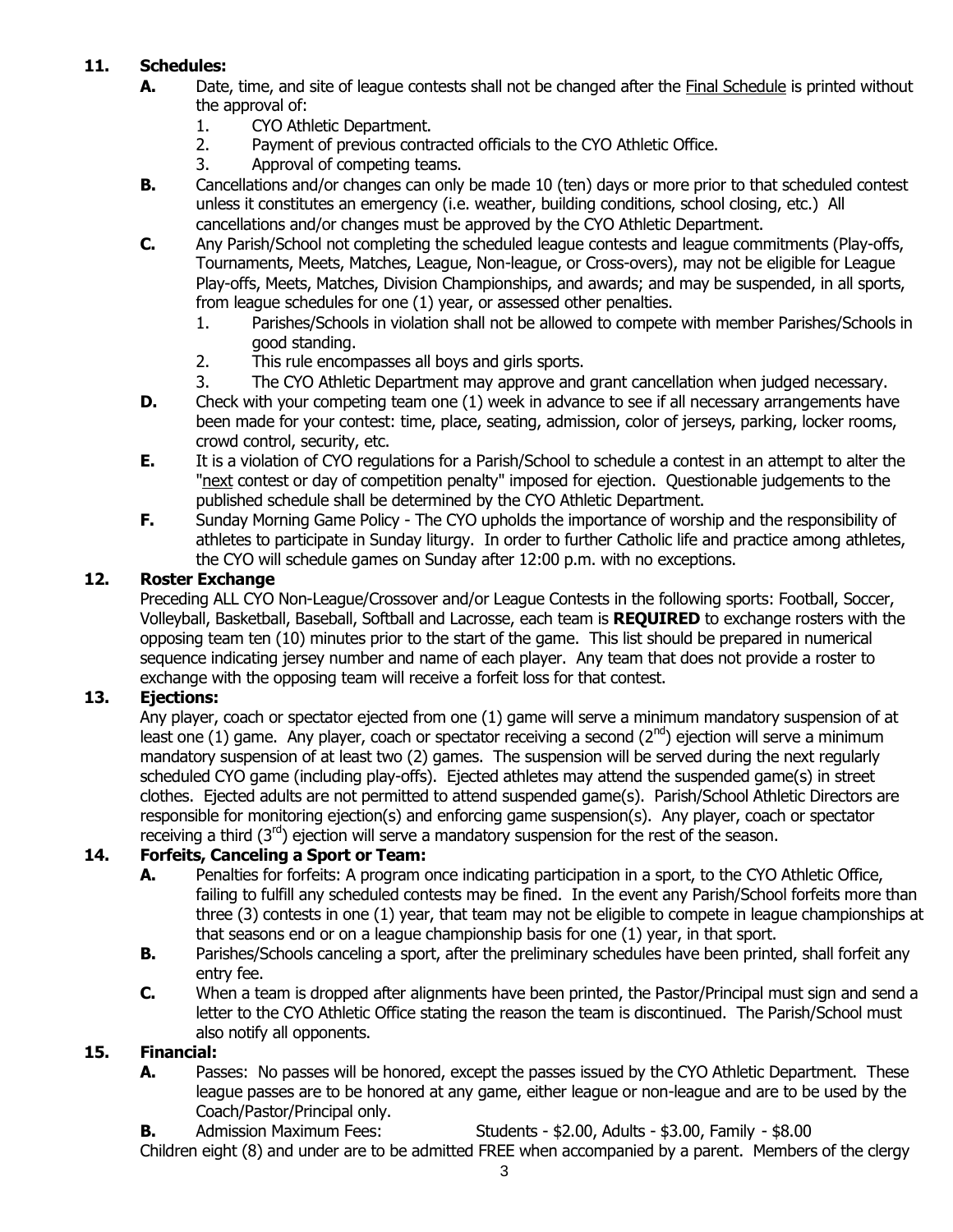are to be admitted without charge upon identification.

| <b>SPORT</b>         | <b>SCRIMMAGES</b>                  | <b>DAILY LIMITATIONS</b> | <b>WEEKLY LIMITATIONS</b> |
|----------------------|------------------------------------|--------------------------|---------------------------|
| <b>Baseball</b>      | <b>XXXXXXXXXXXX</b>                | 2 games per day          | <b>XXXXXXXXXXXXX</b>      |
| <b>Basketball</b>    | <b>XXXXXXXXXXXX</b>                | 1 game per day           | 3 games per week          |
| <b>Bowling</b>       | <b>XXXXXXXXXXXX</b>                | 6 games per day          | <b>XXXXXXXXXXXXX</b>      |
| Cheerleading         | XXXXXXXXXXX                        | <b>XXXXXXXXXXXXXX</b>    | <b>XXXXXXXXXXXXX</b>      |
| <b>Cross Country</b> | <b>XXXXXXXXXXXX</b>                | 1 meet per day           | 2 meets per week          |
| Football             | 1 pre-season, 1 per week in-season | 1 game per day           | 1 game per 5 days         |
| Lacrosse             | 1 pre-season, 1 per week in-season | 1 game per day           | 3 games per week          |
| Soccer               | XXXXXXXXXXX                        | 1 game per day           | 3 games per week          |
| Softball             | XXXXXXXXXXX                        | 2 games per day          | <b>XXXXXXXXXXXXX</b>      |
| <b>Track</b>         | <b>XXXXXXXXXXXX</b>                | 1 meet per day           | <b>XXXXXXXXXXXXX</b>      |
| Volleyball           | <b>XXXXXXXXXXXX</b>                | 21 games per day         | <b>XXXXXXXXXXXX</b>       |

#### **16. Limitations of Competition:**

# **THE CYO WEEK IS DEFINED AS MONDAY THROUGH SUNDAY 17. Tournament Participation:**

#### **17. Tournament Participation:**

All tournaments sponsored by CYO Parishes/Schools must have the approval of the CYO Athletic Department and be registered with the CYO Athletic Office. These rules apply to all teams in CYO.

## **A. Baseball & Softball Tournaments:**

- 1. No tournaments are permitted during the regular season.
- 2. One (1) pre-season and one (1) post-season tournament is allowed.
- 3. No CYO team may participate in any post-season tournament as long as they are still participating in the CYO play-offs. Dual participation in post-season tournaments is prohibited.

#### **B. Basketball Tournaments:**

- 1. One (1) pre-season, one (1) Christmas, and one (1) post-season tournament is allowed.
- 2. Tournaments are limited to eight (8) teams and participating teams are limited to three (3) games.
- 3. No games are permitted after the date of the CYO Basketball Championships.
- 4. No CYO team may participate in any post-season tournament as long as they are still participating in the CYO play-offs. Dual participation in post-season tournaments is prohibited.

#### **C. Soccer Tournaments:**

- 1. No tournaments are permitted during the regular season.
- 2. One (1) pre-season and one (1) post-season tournament is allowed.
- 3. Tournaments are limited to eight (8) teams and participating teams are limited to three (3) games.
- 4. No CYO team may participate in any post-season tournament as long as they are still participating in the CYO play-offs. Dual participation in post-season tournaments is prohibited.

#### **D. Track & Cross Country Invitationals:**

- 1. No invitationals are permitted during the regular season.
- 2. Teams may participate in one (1) pre-season invitational.
- 3.  $5/6<sup>th</sup>$  grade participants may participate in one (1) post-season tournament as long as they do not participate in the CYO Championship meet.

#### **E. Volleyball Tournaments:**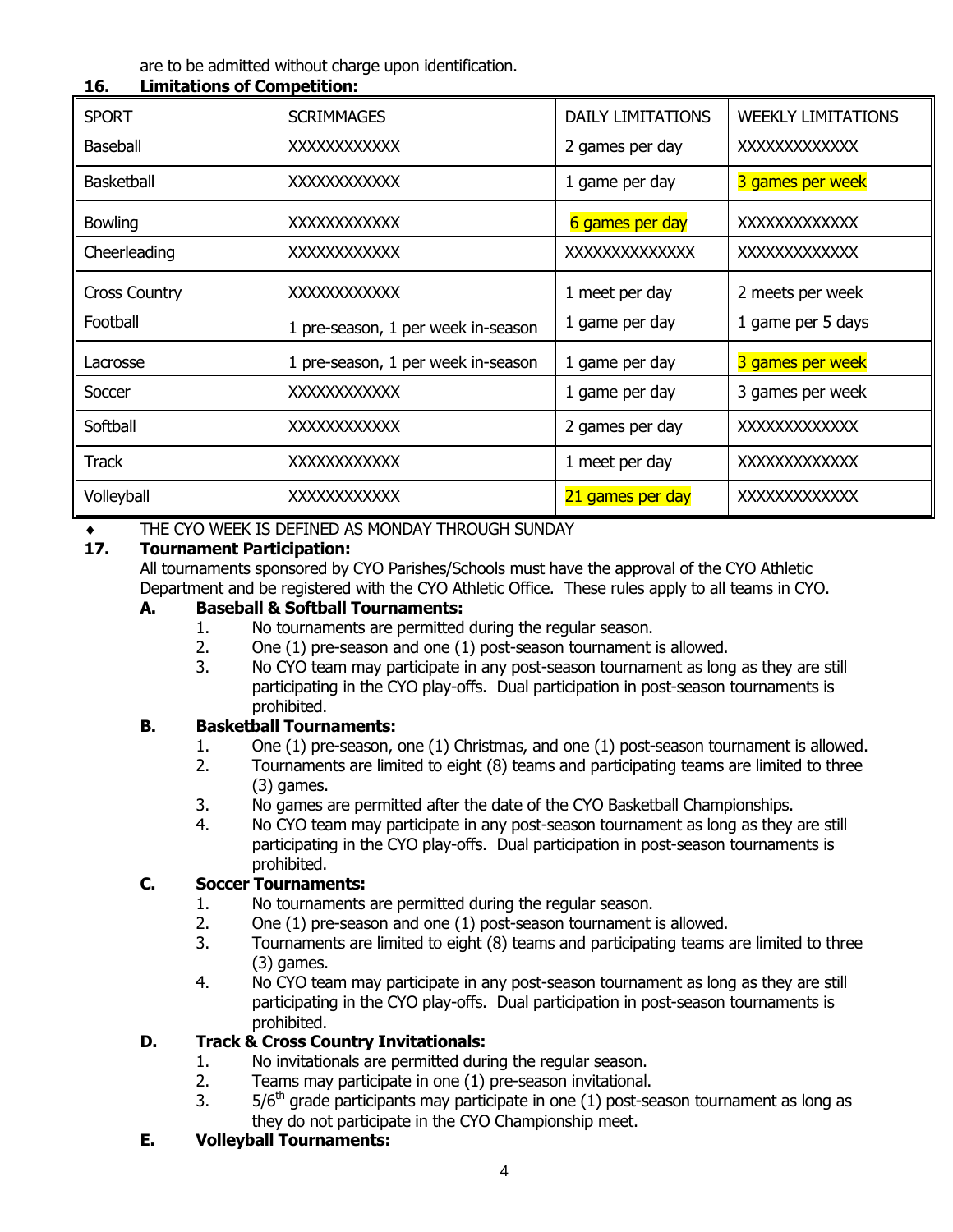- 1. No tournaments are permitted during the regular season.
- 2. Two (2) pre-season and one (1) post-season tournament is allowed.
- 3. No tournament should exceed eight (8) hours in length or extend beyond 8:00 p.m.
- 4. Tournaments are limited to twelve (12) teams.
- 5. The number of games in a day may not exceed eighteen (18).
- 6. No CYO team may participate in any post-season tournament as long as they are still participating in the CYO play-offs. Dual participation in post-season tournaments is prohibited.

## **18. Play-offs and Championships:**

- **A.** A CYO member team, participating in play-offs, may not schedule a contest at play-off or championship sites without the written approval of the CYO Athletic Department.
- **B.** Parishes/Schools may not schedule any non-league contest at any level on the dates of playoffs or championships in that sport.
- **C.** Teams invited to the play-offs by the CYO Athletic Department are based on league records and/or from divisions that are traditionally the strongest in that sport.

## **19. Awards:**

A team award will be given to each Parish/School winning their respective division title. Awards may be picked up at the CYO Athletic Office after the season is completed in that sport.

## **20. Eligibility: (Participants Membership/Enrollment)**

The following athletes are eligible for CYO League Membership:

## **A. In Parish/School/Academy Ruling:**

- 1. Registered Catholic members of a sponsoring Parish.
- 2. A student of a sponsoring Catholic Elementary/Middle School or a sponsoring Archdiocesan approved Elementary/Middle School or Academy.
- 3. A registered member of a sponsoring Parish and/or a student of a sponsoring Elementary/Middle School or Academy invited in the CYO League and approved by the CYO Athletic Department.

## **B. Out of Parish/School/Academy Ruling:**

In the event that a member/student is not eligible under A. 1, 2, 3 or 4 above: A participant whose home Parish or School/Academy does not sponsor a sport is eligible to participate with a direct bordering Parish or School/Academy. For each season (Fall, Winter and Spring), the CYO Athletic Department will determine the direct bordering Parish(es) or School/Academy that the participant will be eligible to go to using the Archdiocesan Regional and Vicariate Maps. If there is no direct bordering Parish or School/Academy that sponsors a sport, the CYO will determine the second bordering Parish(es) or School/Academy, if there is no second bordering Parish(es) or School/Academy then the CYO will determine the third bordering Parish(es) or School/Academy and so forth. For each season (Fall, Winter and Spring), the following form(s) must be completed and sent it with the Team Registration Form when using out-of-Parish/School/Academy athletes:

- 1. **FORM A – Parish/School Affiliation:** For each season, this form must be completed and submitted with your Team Registration Form for any participant from a Parish or School/Academy (as determined by the above bordering eligibility per the CYO Athletic Department) that does not sponsor a CYO team. This form verifies that the participant is a registered Catholic member of a Parish, enrolled in a Catholic School/Academy or enrolled in a sponsoring Archdiocesan approved School/Academy.
- 2. **FORM B – Athletic Release Form:** For each season, this form must be completed and submitted with the Team Registration Form, along with Form A if a participant is jumping over bordering Parishes or School/Academy that do not accept out-of-Parish or School/Academy athletes for various reasons. All Athletic Directors from bordering Parishes or School/Academy must sign the form to release that participant.
- 3. **FORM R – Athletic Referral Form:** For each season, this form must be completed and submitted with the Team Registration Form for any participant that wasn't selected for a team after attending a bona fide try-out session(s) at his/her home Parish or School/Academy and wants to participate with a bordering sponsoring Parish or School/Academy (as determined by the bordering eligibility per the CYO Athletic Department.)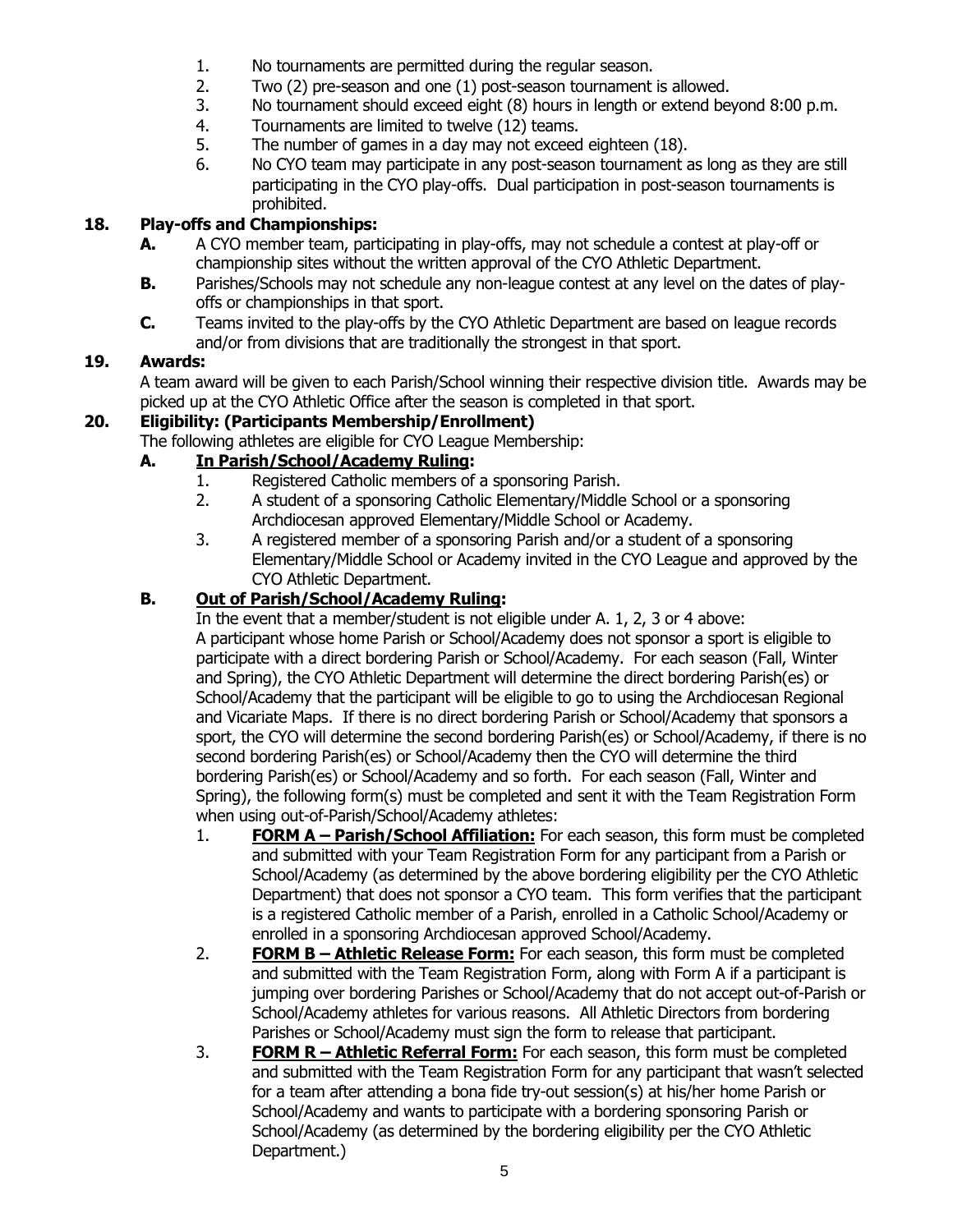- 4. If a participant qualifies and plays for a **direct** bordering Parish/School, then for the balance of that School year that participant MUST play all other sports for that same **direct** bordering Parish/School.
- 5. In the event that same **direct** bordering Parish/school does not sponsor a team in a different season, the participant may re-acquire eligibility per the Out-of-Parish/School/Academy Ruling.
- 6. If a participant qualifies and plays for a second, third or more bordering Parish/School, they must re-acquire eligibility per the Out-of-Parish/School/Academy Ruling for each season.

When in doubt as to the eligibility of an athlete, check with the CYO Athletic Department. **Parishes/Schools may not agree to waive any rule and play athletes who are not eligible.**

## **C. Registered Membership Limitations:**

No CYO player may be a registered member of more than one (1) Parish at the same time. In the event that a player is registered in two (2) Parishes, the CYO Athletic Department will determine which registration is valid and where the athlete is eligible.

## **D. Dual Membership Ruling:**

In the event that a participant is qualified to play with both a Parish and School, that participant may initially choose to play with either, but must participate with the initial choice for the balance of the School year, for all later teams as long as the initial choice sponsors a team.

- 1. If the Parish/School that the participant initially chooses does not sponsor a team in the following season, the participant may play for their other member Parish/School.
- 2. If the participant gets cut from a team that they initially choose to play with, they will have to follow the guidelines of the **Out of Parish/School/Academy Ruling** (Rule 20-B) before they can play for their other member Parish/School.

## **E. Eligibility Requirements for CYO Purposes:**

Catholic is defined as a person who is baptized Catholic.

## **F. Age Limitations:**

- 1. **Eighth Grade League:** Players whose 15<sup>th</sup> birthday falls on or after September 1<sup>st</sup> of the current School year are eligible for the balance of the School year. Players cannot be enrolled in any grade higher than the eighth  $(8<sup>th</sup>)$  grade.
- 2. **Sixth Grade League:** Players whose 13<sup>th</sup> birthday falls on or after September 1<sup>st</sup> of the current School year are eligible for the balance of the School year. Players cannot be enrolled in any grade higher than the sixth  $(6<sup>th</sup>)$  grade.
- 3. **Fourth Grade League:** Players whose 11<sup>th</sup> birthday falls on or after September 1<sup>st</sup> of the current School year are eligible for the balance of the School year. Players cannot be enrolled in any grade higher than the fourth  $(4<sup>th</sup>)$  grade.

## **G. Team Registration Form:**

- 1. To be eligible, a player must be registered with the CYO.
- 2. Team Registration Forms provided by the CYO, listing eligible players, must be submitted to the CYO Athletic Office **prior to the start of the season**, signed by the Pastor/Principal, Athletic Director, and Coach. Caution should be exercised in completing registration forms with accuracy ensuring that only eligible players are listed.
- 3. **Once the season starts, Parishes/Schools will receive a forfeit loss for every game played until the Team Registration and Photo Signature Forms are in.** At the discretion of the CYO Athletic Department, clerical errors may be corrected.

## **H. Photo Signature Form:**

- 1. Photo Signature Forms are to be completed with parent permission signatures for photos or videos that may be utilized by the CYO/AOD for media publications and turned in with the Team Registration Form.
- 2. If a parish/school obtains parent permission via a Parish/School registration program and/or a registration form, the below wording has to be included in the registration program and/or on the registration form:

**'I hereby grant the Catholic Youth Organization in the Archdiocese of Detroit permission to use photos or videos of myself and/or child taken**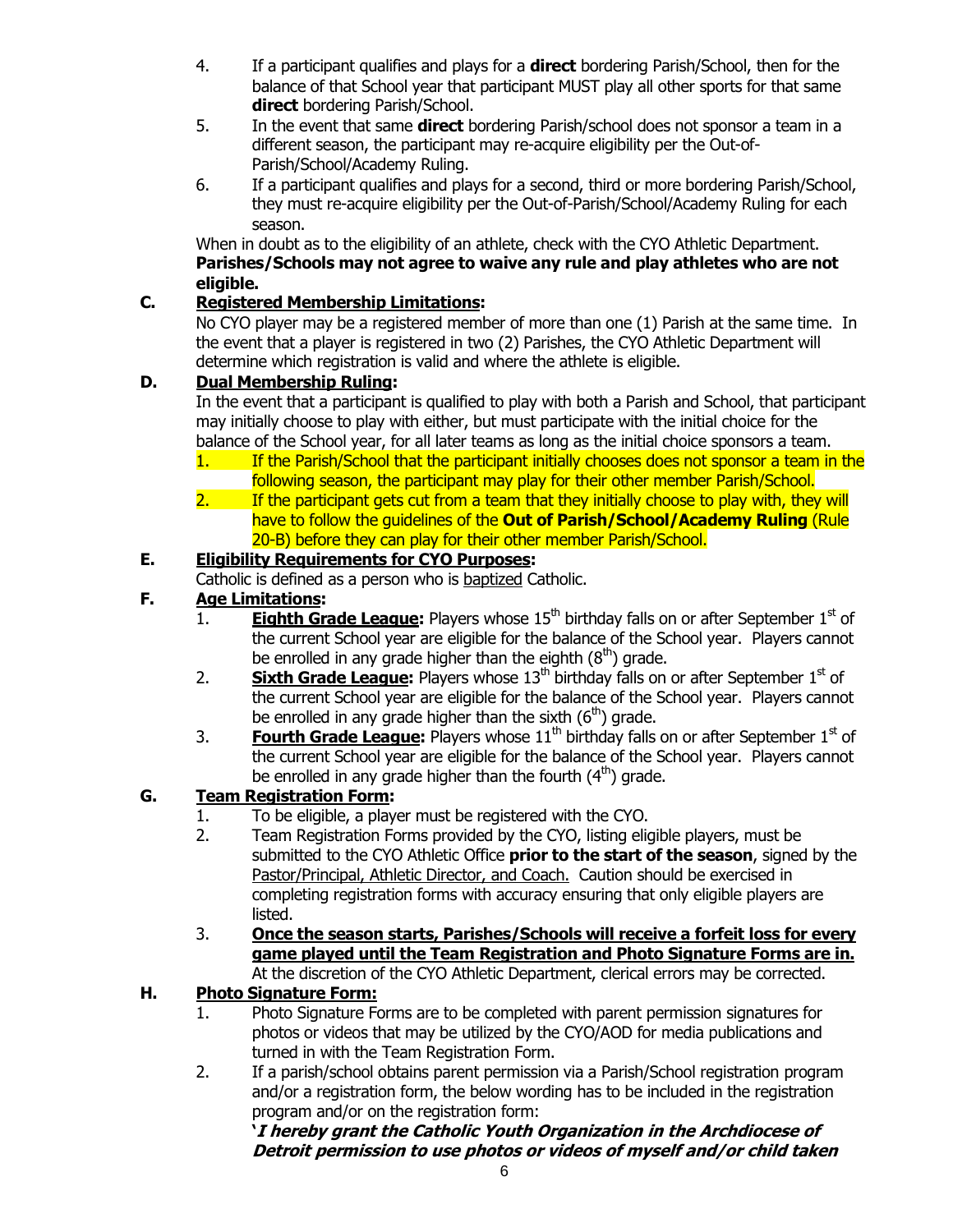#### **during a CYO Athletic/Agency event. In addition, I realize photos taken may be published on our Facebook pages, newsletters, websites, etc.'**

The Athletic Director must sign the Photo Signature Form indicating the photo signatures have been obtained and are on file at the Parish/School Office and turned in with the Team Registration Form (one form may be used for all Parish/School teams per season if permissions are obtained via a Parish/School registration program and/or a registration form.)

3. **Once the season starts, Parishes/Schools will receive a forfeit loss for every game played until the Team Registration and Photo Signature Forms are in.** At the discretion of the CYO Athletic Department, clerical errors may be corrected. 4. Participants in multiple sports/seasons only need one initial parent permission signature per school year.

#### **I. Roster Changes and Play-offs:**

- 1. Eligible players may be added anytime during the regular season but not during the play-offs. Additions shall be submitted to the CYO Athletic Office, in writing, at least 24 hours prior to participation in a contest.
- 2. To be eligible for play-offs a player must be added prior to the last regular season league game. (Non-League/Crossover games are not considered regular season league games.)
- 3.  $\overline{5}/6^{\text{th}}$  grade players must participate in at least one (1)  $7/8^{\text{th}}$  grade game in order to participate in the play-offs. (They may not play on two (2) different level teams during a one (1) week period).
- 4. A player may be moved up from the  $5/6<sup>th</sup>$  grade team to the  $7/8<sup>th</sup>$  grade team or from a number  $#2$  team to a number  $#1$  team. If the 5/6<sup>th</sup> grade player moves back to the  $5/6<sup>th</sup>$  grade team, that player must stay there for the remainder of the season, same ruling for the number #2 team players.
- 5. Players in the 4<sup>th</sup> grade league cannot move up to the  $5/6^{th}$  grade team or the  $7/8^{th}$ grade team, players must stay on the  $4<sup>th</sup>$  grade team for the season.

#### **J. Assumption of Risk and Concussion Awareness Forms:**

- 1. All athletes, participants, and tryout candidates should be informed, in very specific terms, of the possibilities of injury.
- 2. "Assumption of Risk" and "Concussion Awareness" forms are available from the CYO Athletic Office and are **REQUIRED** to be completed by every athlete and kept at the Parish/School Office.

## **K. Sports Physical Form**

- 1. All student-athletes registered on a team are **REQUIRED** to have a Physical Examination completed by a physician and signed by parent/guardian. If a physical form is not completed, the student-athlete is unable to practice and/or compete.
- 2. All athletes participating in athletics must have a current year physical examination record on file in the Parish/School Office. (CURRENT-YEAR PHYSICAL = GIVEN ON OR AFTER APRIL 15 OF THE PREVIOUS SCHOOL YEAR).

## **L. Scholastic Standards:**

Players must maintain proper scholastic standards as established by each Parish/School.

#### **M. Limited Team Membership:**

- 1. A player may not be registered simultaneously with more than one (1) team of the same sport in the CYO League. After a player has been listed on a team, he/she may not be transferred to another team within the same Parish/School CYO program without permission from the CYO Athletic Department.
- 2. A student who, after participating in an athletic contest as a member of a CYO athletic team, participates in any athletic competition in the same sport during the same season, is ineligible. This rule applies specifically to Junior High School, Middle School, Recreation Leagues, P.A.L. Teams, Michigan Youth Teams, AAU Teams/Leagues or any other organized league including organized neighborhood leagues.
- 3. The **spring season** rules **allow** participation in the same sport in any other organized leagues with the exception of playing on a Junior High School, Middle School or Elementary School team with the following stipulations: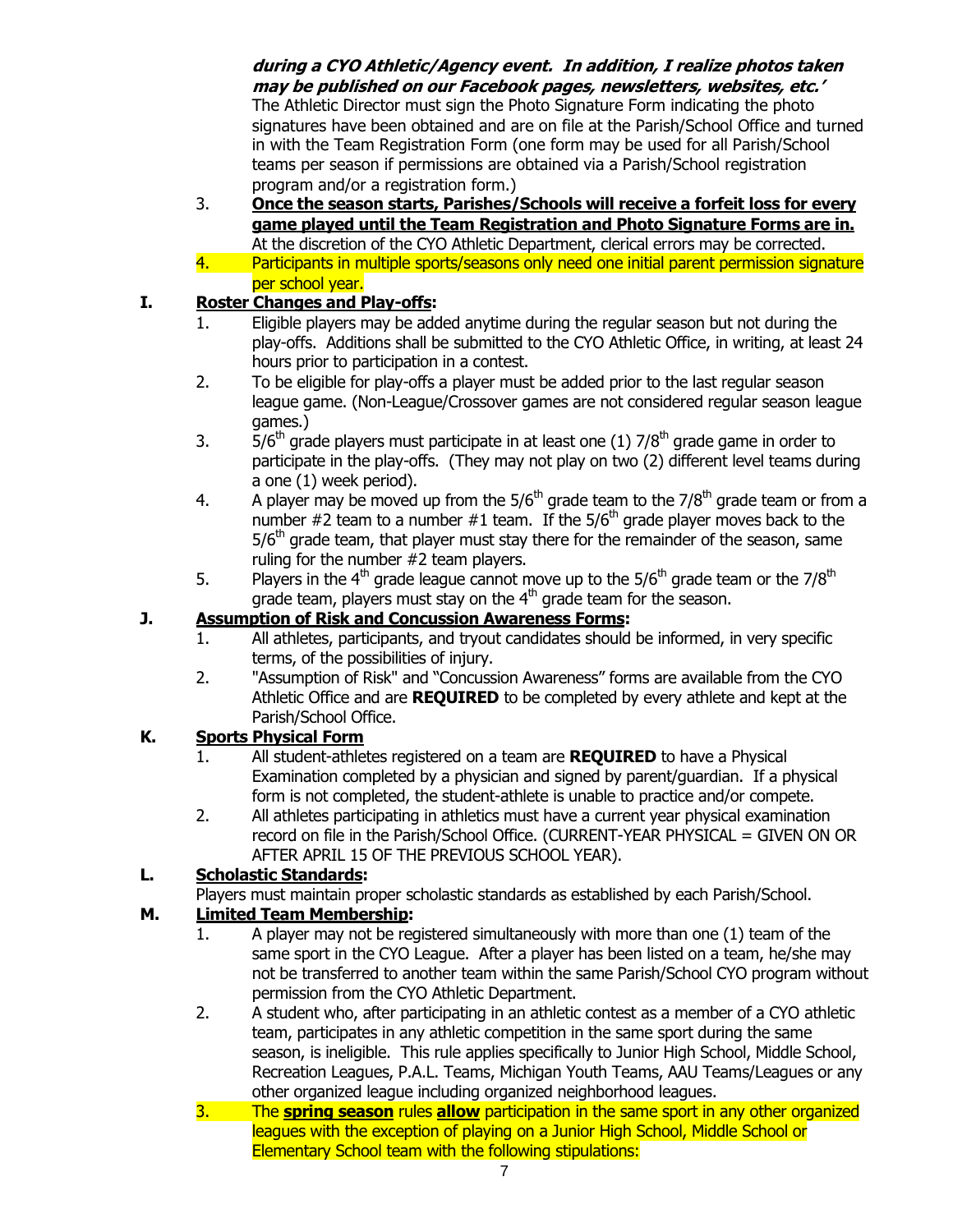- a. Teams are allowed one (1) league game change during the regular season that is **not due** to a Parish/School function or that **does not** constitute an emergency (i.e. weather, building conditions, school closing, etc.)
- b. The CYO Athletic Department will not reschedule any play-off or championship games without a signed letter from the Pastor/Principal that the participating team(s) has a Parish/School function.

## **N. Penalties for Use of Ineligible Player(s):**

- 1. Use of ineligible player(s) will result in forfeiture of all games in which such player(s) participated; awards and trophies shall be returned.
- 2. Players found to have participated with another team shall be immediately ineligible for the CYO team for the balance of the current season including play-offs.

#### **O. Registration and Transfers:**

1. Parish Membership:

In order for an athlete to be eligible to participate, Parish membership must be established on or before the following dates in order for a participant to be eligible to play in the following sports seasons:

May 1<sup>st</sup> - Fall Season

July 1<sup>st</sup> - Winter Season

#### Dec.1<sup>st</sup> - Spring Season

Transfers: An athlete who transfers after the deadline from one Parish to another Parish is ineligible to participate in an athletic contest, UNLESS the athlete qualifies under one or more of the following exceptions:

#### Exceptions:

- 1. An athlete moves into a new Parish with the persons with whom he or she was living during his or her last year.
- 2. An athlete who has not been living with a parent or parents and moves into a new Parish to reside with his or her parents, the single parent if divorced or legally separated, or only living parent who already resides in the Parish.
- 3. An athlete is the ward of the court or state and is placed in a Parish by court order. Guardianship does not fulfill this requirement.
- 4. An athlete transfers to another Parish because his or her Parish ceases to operate.
- 5. An athlete of parents who are divorced or living under an order for separate maintenance moves from one Parish into a new Parish with or to one of those parents, and the pastor of each of the two Parishes involved approves of and then certifies the reason for the move as it relates to the divorced/separated parents. The transfer is permitted under this exception one time and must be approved by the CYO Athletic Department before the athlete competes in athletic competition.
- \* Athletes qualifying under exception 1, 2, 3, or 4 above may elect to complete the season at the previous Parish attended. However, the next season must be played at the new Parish.

#### School Enrollment:

Students transferring into a Catholic Grade School shall become immediately eligible to participate in the athletic program of the new School. Students transferring in season (e.g. in the middle of the School year) may elect to complete that season at the previous School attended. However, the next season must be played at the new School.

#### **21. All matters of rules and regulations not covered in the CYO League Manual shall be decided and administered by the CYO Athletic Department.**

#### **CYO RESTRICTIONS ON COACHES AND ATHLETIC TEAMS:**

**1. In Season** – is defined as beginning on the first allowable day of practice in that sport and ending on the athletes last day of competition in that sport.

a. A coach cannot coach a CYO team and coach another organized league team in the same sport during the same season.

**2. Out of Season** - is defined as a period of time during the School year outside of the CYO defined season for a sport. Sports activities out of season are permitted provided the following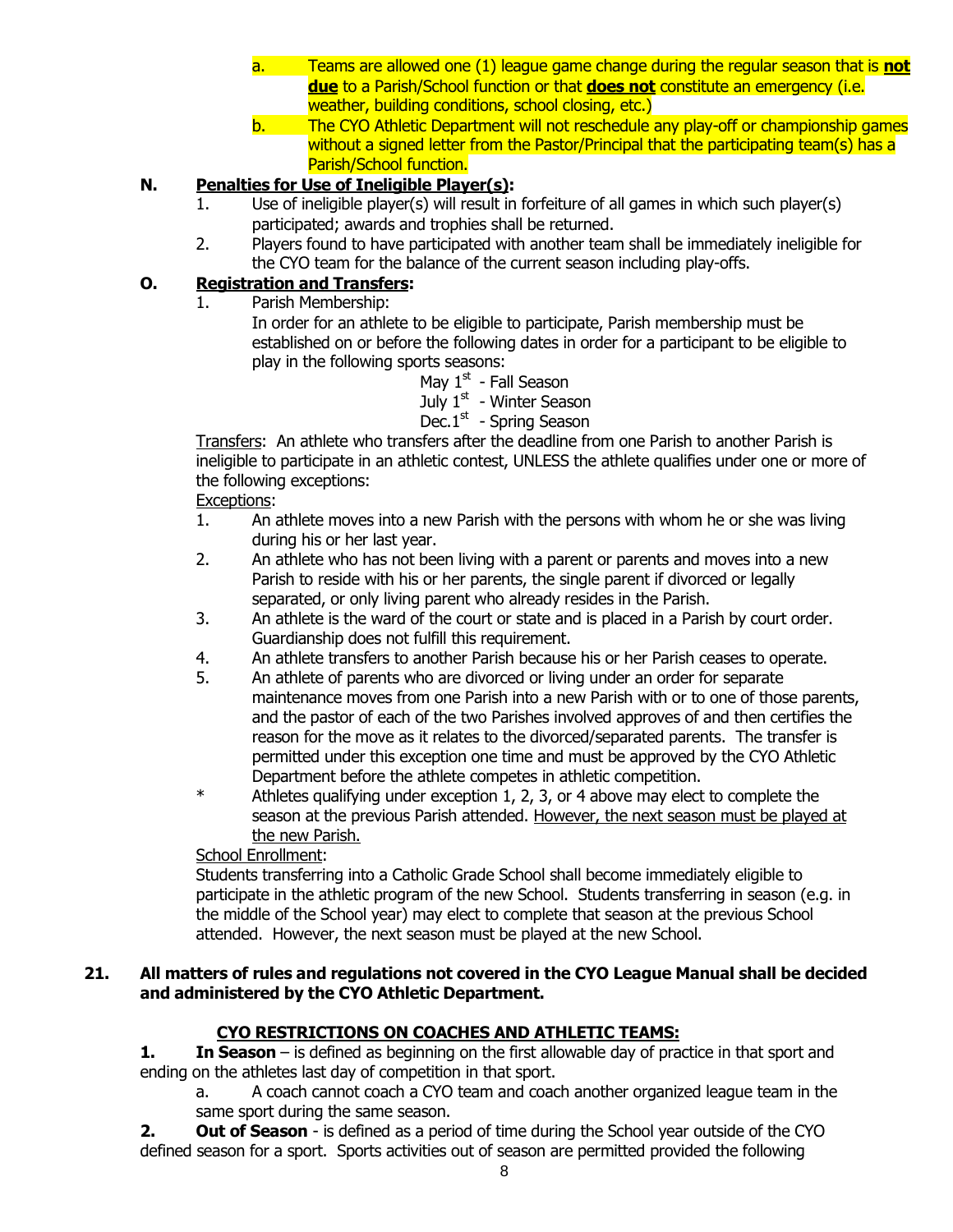conditions:

- a. No use of Parish/School transportation.
- b. No use of Parish/School warm-ups and/or uniforms.
- c. No payment of fees with Parish/School funds.
- d. No mandatory practices.
- e. No use of Parish/School name or nickname.

f. Outside of the CYO defined season for a sport, a coach may coach in that sport a maximum of four (4) athletes from the same Parish/School from the beginning of the School year through the last day of the School year. (This does not allow two coaches to coach 8 athletes, and so on).

- **3. Summer** is defined as from the last day of the School year for that student to August  $1^{st}$  (per MHSAA Summer Dead Period Rules.)
	- a. No use of Parish/School transportation.
	- b. No use of Parish/School warm-ups and/or uniforms.
	- c. No payment of fees with Parish/School funds.
	- d. No mandatory practices.
	- e. No use of Parish/School name or nickname.
	- f. A coach may coach a sport for a maximum of fifteen (15) dates from the same Parish/School from the last day of the School year through August 1.
- **4. Open Gyms** are permitted but must adhere to the following principles:
	- a. Diversity of Parish/School students -- open to all students
	- b. Diversity of activity -- offer a variety of sports activities

c. Athlete conducted -- athletes choose from offered activities. Any coach of a sport who is present shall not coach, instruct, critique, direct, or evaluate.

d. Recreational emphasis -- not an organized program of instruction and/or competition.

**5. Conditioning Programs** - prior to the start of the season may occur 1 week before the first day of practice but must adhere to the following principles:

a. No sport specific drills or equipment (i.e. no basketballs, football dummies, volleyball net, soccer net).

b. No sport specific instruction.

c. No cuts are made until actual tryouts begin and candidates are given ample opportunity to demonstrate their ability.

#### **VIOLATIONS AND PENALTIES**

Violations of CYO rules, regulations, or sportsmanship standards may subject a member Parish/School, coach, player, individual, team, or program to penalties, included but not limited to, all of the following:

- 1. Censure
- 2. Probation
- 3. Probation without competition
- 4. Forfeiture
- 5. Suspension from CYO play-offs for Parish/School, coach, player, individual, team, or entire program.
- 6. Expulsion
- ◆ Penalties may be imposed for any number of days, seasons, or years.

## **SUSPENSION**

The CYO shall have the right to suspend members. Members shall not be permitted to compete, in any sport, with suspended members. Individual coaches, athletic directors, sports programs or Schools found in violation of rules and regulations may be censored, placed on probation or suspended.

Members may be suspended for:

- 1. Violation of the rules and regulations of the league.
- 2. Violations by Parishes, Schools, individual coaches, and or athletic directors.
- 3. Non-payment of fees.
- 4. Failure to carry out a complete league schedule.
- 5. Failure to fulfill sanctioned CYO commitments and responsibilities.